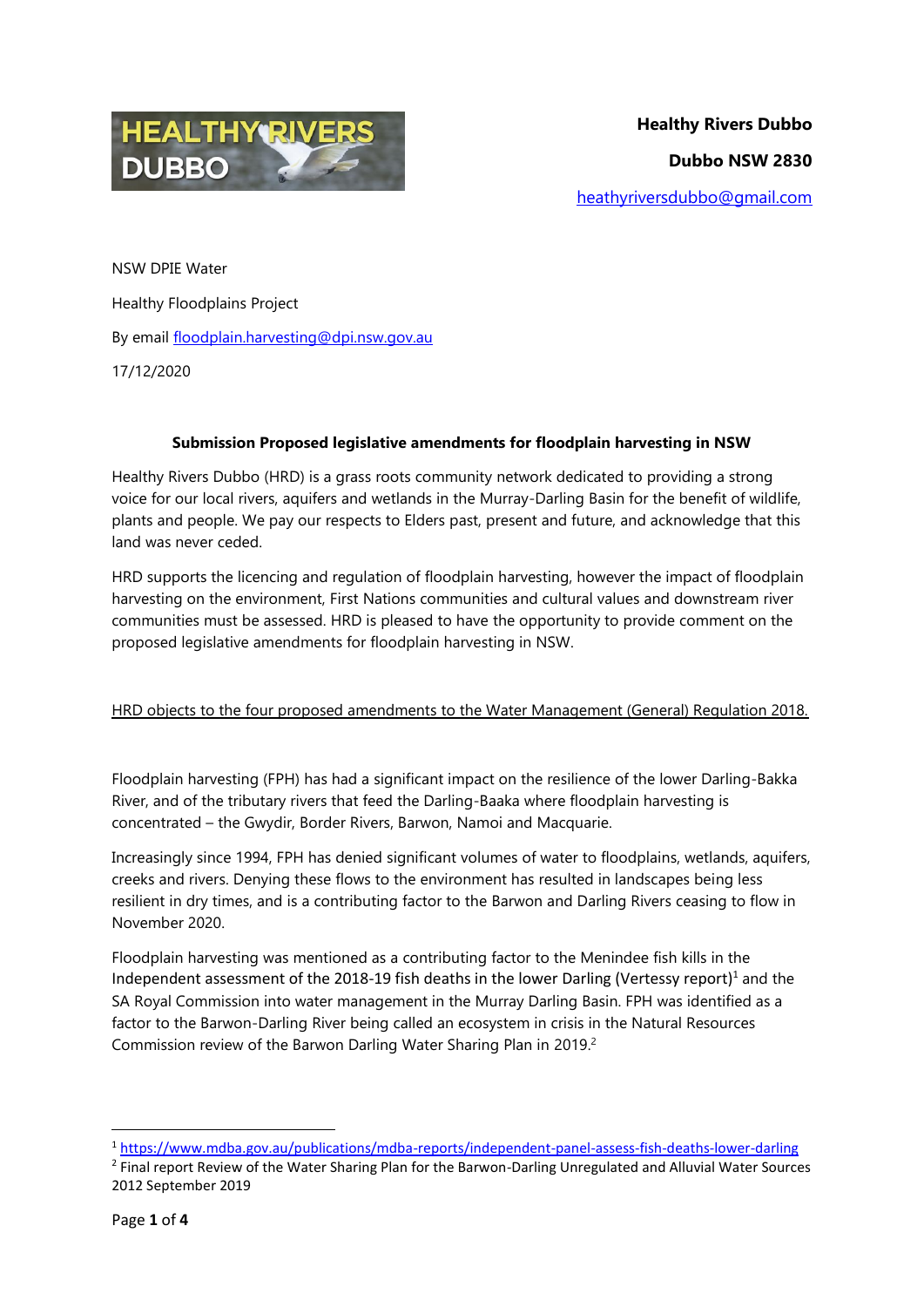The significant and increasing impact that FPH has had on downstream environments, First Nations communities and critical human need requirements must be assessed before the hand out of several billions of dollars of tradable, compensable, mortgageable property rights in the form of FPH licences. As the Environmental Defenders Office and the Wentworth Group of Concerned Scientists recently published "…conferring permanent property rights to irrigators is a windfall transfer of public wealth that should be considered only once public good outcomes can be guaranteed." 3

The recent NSW ICAC investigation into water management<sup>4</sup> recommended:

*That the DPIE publicly records:* 

*• its water strategy, objectives and priorities for the use and management of NSW's water resources in a manner consistent with the mandatory duty in s 9 of the WMA* 

*• the need to ensure the water management principles in s 5, and in particular those that relate to sharing, as set out in s 5(3) of the WMA, are all given effect. Section 9 of the WMA should also inform relevant key departmental records, including agency policies, guidelines and role descriptions, concerning the management of NSW water resources.*

The report highlighted what environmental stakeholders, graziers and communities along the Darling-Baaka have long understood – that the NSW DPIE Water (the department) make decisions that favour irrigation at the expense of First Nations cultural values, stock and domestic and critical human need requirements and the environment. ICAC found this bias comes from "a misguided effort to redress a perceived imbalance caused by the Basin Plan's prioritisation of the environment's needs".

Environmental stakeholders have not seen any shift in this mindset from the department in recent times. An accidentally released email chain recently bought to light that members of the department have 'regular catch-ups' with NSW Farmers Association, NSW Irrigators Council and the Murray Darling Association. This sounds like a working alliance. Healthy Rivers Dubbo has only been involved in one environmental stakeholder briefing by the floodplain harvesting team.

The bias towards irrigation that informs decisions made by the department, as detailed in the ICAC report, is still evident in the four proposed rule changes to the Water Management (General) Regulation 2018.

# **1. Water Management (General) Amendment (Floodplain Harvesting Exemption) Regulation 2020**

This regulation seeks to exempt floodplain harvesting works from the requirement under the Water Management Act 2000 (WMA) to hold a water access licence and water supply work approvals.

HRD strongly objects to this amendment and the exemptions it would provide.

No FPH works should be granted approvals exemption before the implementation of metering, the granting of licences and the rules for FPH are set in the relevant Water Sharing Plans.

 $\overline{a}$ 

<sup>3</sup>[https://www.edo.org.au/2020/12/09/floodplain-harvesting-without-the-necessary-protections-legal-action](https://www.edo.org.au/2020/12/09/floodplain-harvesting-without-the-necessary-protections-legal-action-is-a-risk/)[is-a-risk/](https://www.edo.org.au/2020/12/09/floodplain-harvesting-without-the-necessary-protections-legal-action-is-a-risk/)

<sup>4</sup> Independent Commission Against Corruption INVESTIGATION INTO COMPLAINTS OF CORRUPTION IN THE MANAGEMENT OF WATER IN NSW AND SYSTEMIC NON-COMPLIANCE WITH THE WATER MANAGEMENT ACT 2000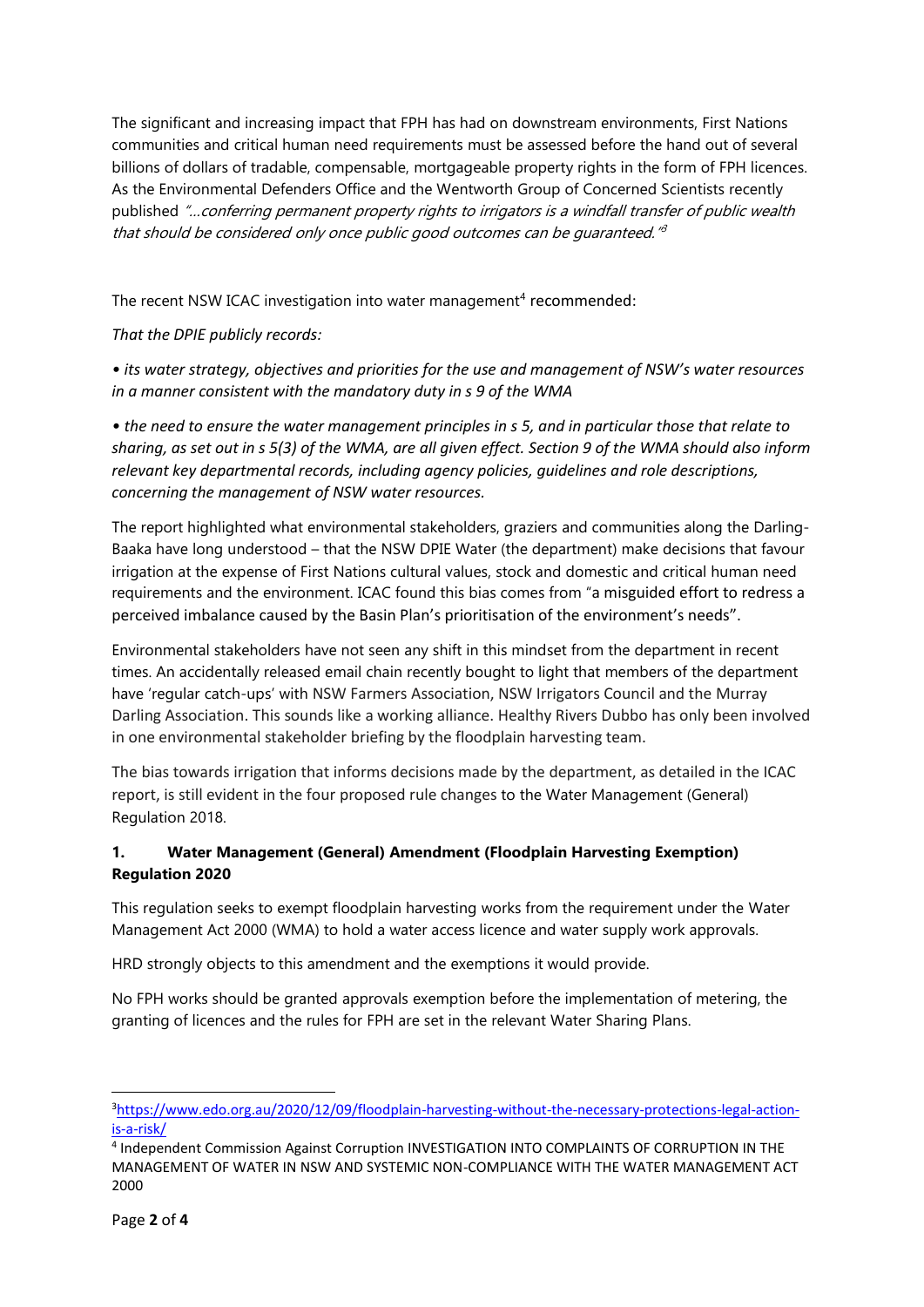Water that has been taken by FPH has been counted as environmental water for modelling purposes. All we know about the types of volumes that are taken is that they are significant, and that the environment has been denied these significant volumes for decades. HRD has serious concerns about the modelling and accounting of the long-term annual average flows to the environment in each NSW Northern Basin Valley. HRD believes the NSW Government has a responsibility to assess the volumes and impacts of decades of FPH on the rivers of the Northern NSW Murray Darling Basin.

# **2. Water Management (General) Amendment (Exemption for Rainfall Run-off Collection) Regulation 2020**

HRD strongly opposes the granting of exemption to licence of rainfall runoff.

This exemption grants an unfair privilege to irrigation over other land holders, and again is an example of the misguided endeavours of the department to adjust their decision making to favour the irrigation over other stakeholders and the environment, as per the ICAC report.

The volume suggested as rainfall runoff exemption in the Border Rivers Water Sharing Plan rules was larger than the volume that was designated to be returned to the environment. This exemption makes a mockery of the FPH licencing process.

Currently rainfall runoff is accounted for as Planned Environmental Water and modelled as remaining in the rivers. Not licencing this water is an erosion of Planned Environmental Water, which is against the objectives of the Murray Darling Basin Plan.

Rainfall runoff from irrigation fields that is contaminated and kept and used on farm that is above the 10% harvestable right must be licenced.

# **3. Water Management (General) Amendment (Floodplain Harvesting Measurement) Regulation 2020**

HRD is supportive of FPH works needing to be fitted with compliant metering, data logging and telemetry equipment and tamper-proof seals that needs to be fitted by a 'duly qualified person'.

We object to a transition period for storages less than 1,000 megalitres or with infrequent use until 1st July 2022. All equipment must be installed and compliant by 30 June 2021.

We strongly object to a clause that allows the Minister to exempt an approval holder or a class of approval holders from the application of mandatory metering. If diversions cannot be measured and recorded, they should not have approval.

If metering equipment if faulty, no floodplain harvesting take should be allowed.

## **4. Water Management (General) Amendment (Floodplain Harvesting) Regulation 2020**

HRD is supportive of FPH take being licenced, however the debt owed to the environment from decades of unmeasured significant volumes of take must be assessed before licences are handed out.

HRD is concerned about the modelling data that is being used to calculate the Border Rivers draft Water Sharing Plan rules. We have no confidence in the 94 'cap' figures being presented, as there is no clear line of site to the accredited cap reports to the presented figures.

By their nature floods usually occur when the environment and downstream users are desperate for water. This will coincide with on farm storages being empty, and if the department has its way, account balances many times the face value of the entitlement. FPH licences should not be issued until adequate downstream targets and rules that protect first flush events are in place.